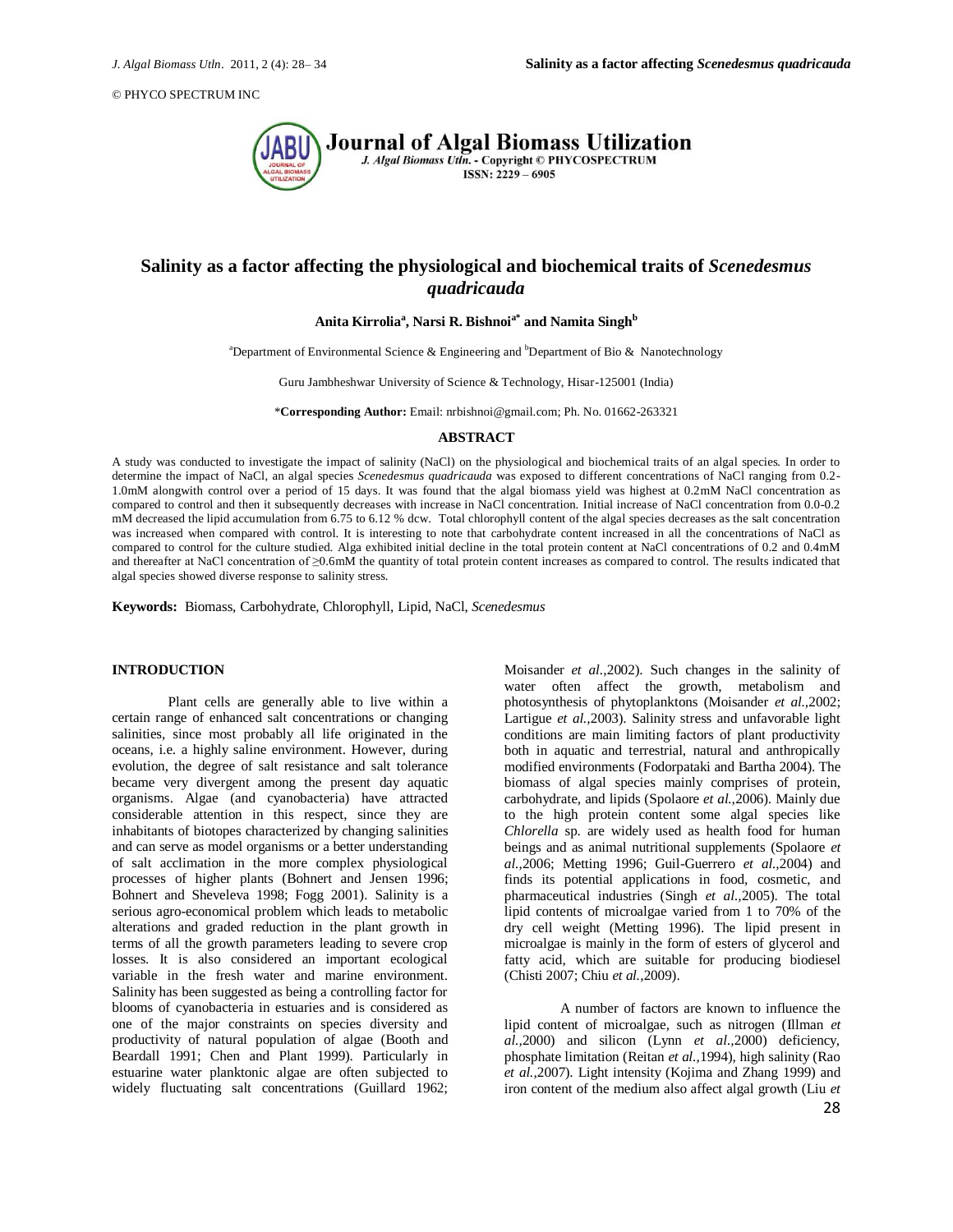*al.,*2008). The composition of intracellular lipid of microalgae was reported to change in response to environmental salinity. Increase of NaCl concentration from 0.4M to 4M increased saturated and monounsaturated fatty acids in *Dunaliella* cells isolated from an Antractic hypersaline lake (Xu and Berdall 1997), while polyunsaturated fatty acid decreased. The fatty acid composition of polar lipid in *Dunaliella salina* Teodoresco was affected significantly by the change in NaCl concentration (Peeler *et al.,*1989). The percentage of saturated fatty acid decreased as the concentration of NaCl increased, while the percentage of highly unsaturated fatty acid increased (Fujii *et al.,*2001). Salt might have a direct effect upon processes involved in electron transport and/or photophosphorylation and result in a decrease in the quantum efficiency of photosynthesis (Seeman and Critchley 1985). In this connection El-Sheekh and Omar (2002) indicated that ATP is severely affected by salt stress in *Chlorella vulgaris*, however NADPH was not affected. Other studies (Sharma and Hall 1991) showed that the light saturating rate of  $CO<sub>2</sub>$  uptake and maximum quantum yield decreased with increasing salt concentrations in barley and sorghum seedling leaves. Shen and Katoh (1991) working with chloroplasts from spinach localized the NaCl effect at photosystem II. However, there are several studies on the effect of salt stress on microorganisms, particularly in freshwater algae dealing with the inhibitory effect of NaCl on oxygen evolution, chlorophyll fluorescence, the photochemistry and function of photosystem II. (Joset *et al.,*1996; Murakami *et al.,*1997; Gonzales-Moreno *et al.,*1997; Lu and Vonshak 1999; Lu and Zhang 1999; Lu *et al.,*1999; Lu and Zhang 2000; Lu and Vonshak 2002).

The ability of cells to survive and flourish in saline environment under the influence of osmotic stress has received considerable attention. Cells develop many adaptive strategies in response to different abiotic stresses such as salinity, dehydration, cold and excessive osmotic pressure. Against these stresses, cells adapt themselves by undergoing different mechanisms including changes in morphological and developmental pattern as well as physiological and bio-chemical processes (Bohnert *et al.,*1995). In the present study impact of NaCl concentration on the physiological and biochemical attributes of an algal species *Scenedesmus quadricauda* has been evaluated.

### **MATERIALS AND METHODS**

The alga used in the present study was isolated from the fresh water pond of village Ladwi, Haryana (India). Pure culture of *Scenedesmus quadricauda* was obtained by repeated streaking and plating at pH 7.0±1 using standard isolation and culturing techniques in BG-11 medium. The composition of medium is as  $(gI^{-1})$ : NaNO<sub>3</sub> 1.5; K<sub>2</sub>HPO<sub>4</sub> 0.04; MgSO<sub>4</sub>•7H<sub>2</sub>O 0.075; CaCl<sub>2</sub>•2H<sub>2</sub>O 0.036; Citric acid 0.006; Ferric ammonium citrate 0.006; EDTA (disodium salt)  $0.001$ ; Na<sub>2</sub>CO<sub>3</sub> 0.02; and 1ml of trace elements solution having composition ( $gl^{-1}$ ):  $H_3BO_3$ 2.86;  $MnCl<sub>2</sub>•4H<sub>2</sub>O$  1.81;  $ZnSO<sub>4</sub>•7H<sub>2</sub>O$  0.222; NaMoO<sub>4</sub>•2H<sub>2</sub>O 0.39; CuSO<sub>4</sub>•5H<sub>2</sub>O 0.079; Co

 $(NO<sub>3</sub>)<sub>2</sub>•6H<sub>2</sub>O$  0.0494. Cultures were maintained at a light intensity of 3000 lux using cool fluorescent tubes at  $25\pm1\degree$ C in culture room. Further to study the impact of NaCl, the algal species was grown in BG-11 medium modified with varying salt concentrations (0.2mM to 1.0mM). Appropriate dosing was made from 1000mM NaCl stock solution. To study the effect of salinity on *Scenedesmus quadricauda* the experiments were carried out in 250ml Erlenmeyer flasks each containing 100 ml of BG-11 medium incubated at  $25^{\circ}$ C in an orbital shaker set to120 rpm in BOD incubator cum shaker for 15 days and control culture in BG-11 media was also run parallel. The medium and flasks were sterilized in an autoclave for 20 min at  $121^{\circ}$ C in order to prevent any contamination. One ml ten days fresh inoculums was used for all the experiments, keeping care that the cultures do not get too old and reach late stationary phase as depletion of nutrients and accumulation of waste products causes deterioration and damage to the cultures. The samples were drawn on  $15<sup>th</sup>$ day and were subjected to analysis for various physiological and biochemical parameters. Chlorophyll content of the algae was estimated spectrophotometrically at 650 and 665nm by hot extraction method of Tandeau de Marsac and Houmard (1988). The chlorophyll content was calculated using the following formula and was expressed as mg/ml:

### *Chlorophyll* (*mg/ml*) =2.55 *X*  $10^{-2}$ *OD*<sub>650</sub>+0.4 *X*  $10^{-2}$ *OD*<sub>665</sub>

Protein content was estimated at 660nm by the method of Lowry *et al.,*(1951). Carbohydrate was determined by anthrone reagent method (Dubois *et al.,*1956). Concentration of carbohydrate was determined using standard curve prepared by taking graded concentrations of glucose.

Total lipids were extracted by mixing methanolchloroform  $(2:1.5 \text{ v/v})$  with the algal samples using slightly modified version of Bligh and Dyer's method (Bligh and Dyer 1959). Algal biomass was collected by centrifuging 50 ml of the algal culture at 5000 rpm for 10 min. Supernatant was discarded and the algal biomass was suspended in 2 ml methanol and 1.5 ml chloroform and incubated for 24 hrs at 25°C. After 24 hrs of incubation the mixture was agitated in a vortex for 2 min, 1.5 ml of chloroform was again added and the mixture was again agitated in a vortex for 1 min and the mixture was further agitated in a vortex again for 2 min after addition of 1.8 ml of distilled water. The mixture was separated in layers by centrifugation for 10 min at 2,000 rpm. The lower lipid layer was separated carefully using the eppendorf micropipette and transferred into a clean previously dried  $(104\degree C)$  and weighed 15 ml glass centrifuge tube. The chloroform phase was evaporated near to dryness in a water bath at  $70^{\circ}$ C and the residue was further dried at  $104^{\circ}$ C for 30 minutes. The weight of the glass centrifuge tube was again recorded and residual mass (lipid contents) was expressed as % dry cell weight (dcw). All the experiments were carried out at least in duplicate.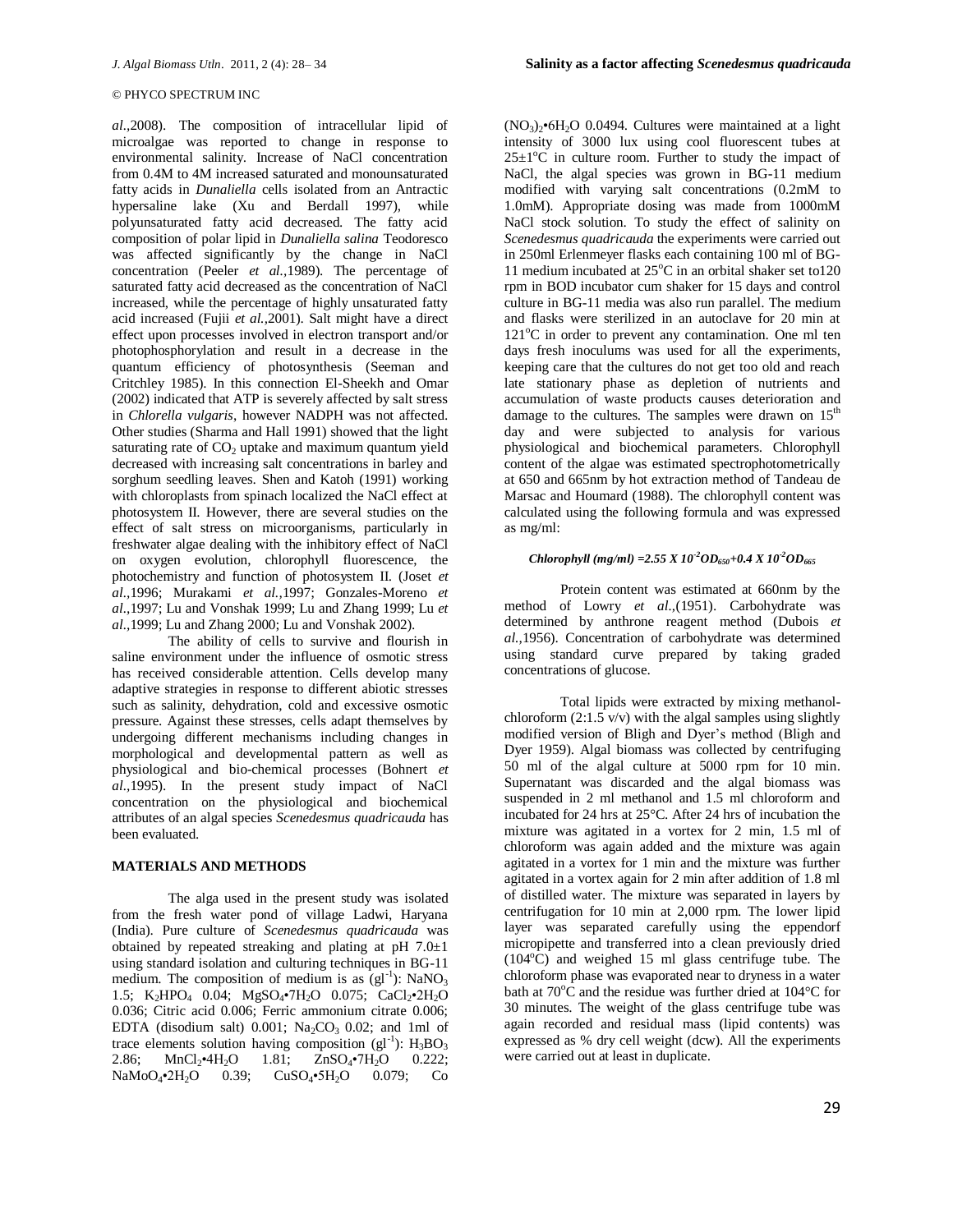## **RESULTS AND DISCUSSION**

The results indicated that, the algal biomass yield was highest at 0.2mM NaCl concentration as compared to control and then it subsequently decreases with increase in NaCl concentration as shown in Table 1 and Fig. 1. The initial increase of NaCl concentration from 0.0-0.2 mM decreased the lipid accumulation from 6.75 to 6.12 % dcw. There was very little difference in lipid content i.e. 6.75 and 6.65 % dcw, when cells were grown in control culture

and culture containing 0.8mM NaCl, respectively (Table 1 and Fig. 2). The increase in lipid content at higher NaCl concentration may be due to adaptation under stress conditions which help in accumulation of lipid content and these results are in accordance with the finding of Takagi and his coworkers (Takagi *et al.,*2006) in *Dunaliella* cells. Total chlorophyll contents decreases as the salt concentration is increased from 0.2 to 1.0mM when compared to control for the culture studied (Table 1 and Fig. 3).

**Table 1: Values of various physiological and biochemical parameters of** *Scenedesmus quadricauda* **at different salt/ NaCl concentrations (mM) on 15th day of growth**

| <b>Salt (NaCl) concentration</b><br>in mM | <b>Algal Biomass</b><br>(g/l) | Lipid content<br>$(\%dev)$ | <b>Total</b><br><b>Chlorophyll</b><br>$(\mu g/ml)$ | <b>Total</b><br>Carbohydrate<br>(mg/ml) | <b>Total Protein</b><br>(mg/ml) |
|-------------------------------------------|-------------------------------|----------------------------|----------------------------------------------------|-----------------------------------------|---------------------------------|
| Control $(0.0)$                           | 1.4807                        | 6.756757                   | 20.0405                                            | 0.04884                                 | 0.018159                        |
| 0.2                                       | 1.588438                      | 6.199021                   | 15.1025                                            | 0.05522                                 | 0.016343                        |
| 0.4                                       | 1.547                         | 6.299813                   | 18.25025                                           | 0.06237                                 | 0.010169                        |
| 0.6                                       | 1.481805                      | 6.369637                   | 17.83075                                           | 0.0539                                  | 0.018885                        |
| 0.8                                       | 1.435395                      | 6.645161                   | 18.32575                                           | 0.05863                                 | 0.026149                        |
| $\overline{1}$                            | 1.355283                      | 6.895369                   | 16.125                                             | 0.06941                                 | 0.027965                        |



**Fig. 1: Algal biomass yield (g/l) at different concentrations of salt (NaCl)**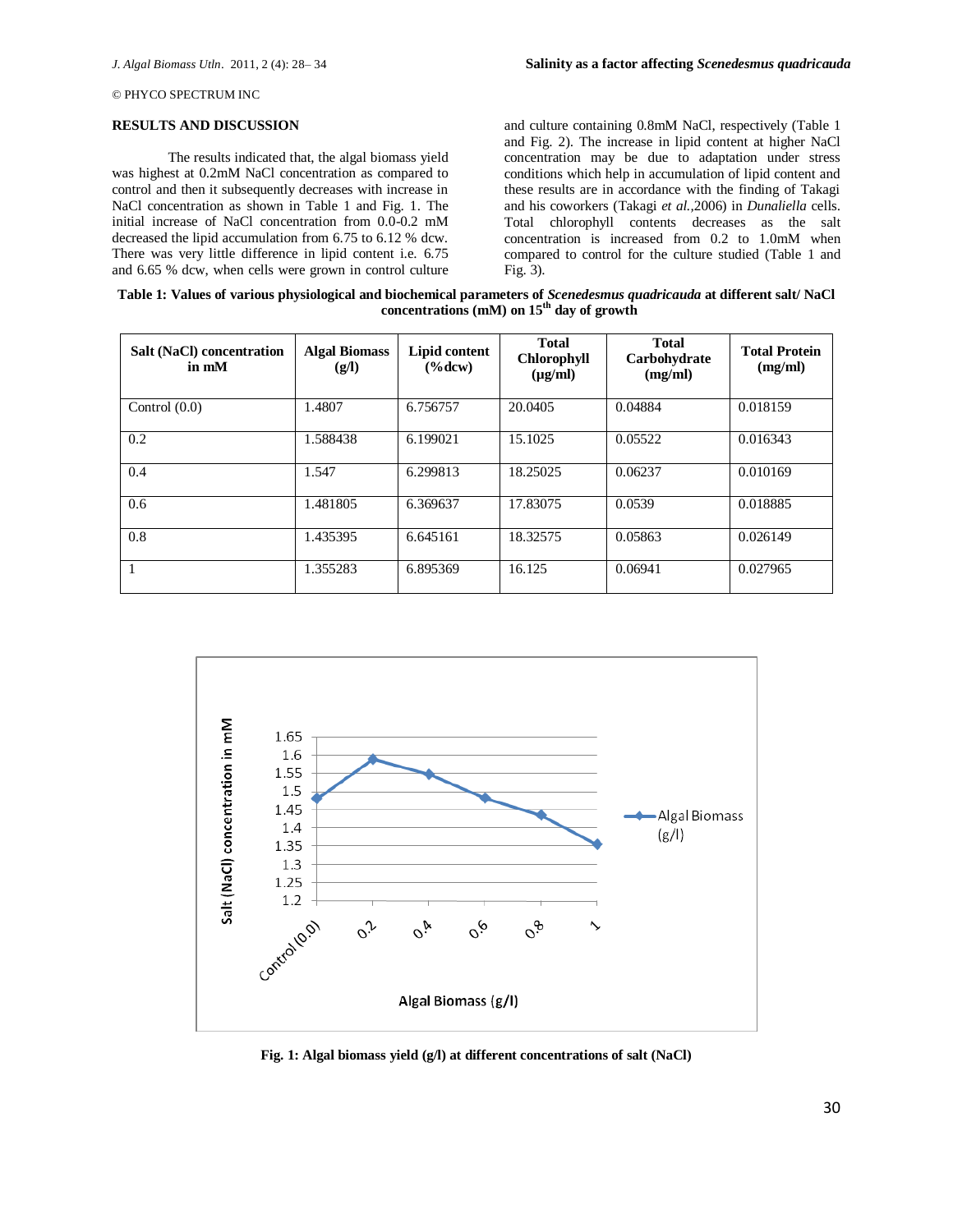

**Fig. 2: Values of lipid content (%dcw) at different concentrations of salt (NaCl)**



**Fig. 3: Values of total chlorophyll (µg/ml) at different concentrations of salt (NaCl)**

According to Moradi and Ismail (2007), reduced chlorophyll contents at higher salinities are due to decrease in photosynthetic rate because of salt osmotic and toxic ionic stress. Many previous studies reported that the cultivation with higher saline concentrations had lower chlorophyll and protein contents (Vonshak *et al.,*1996). It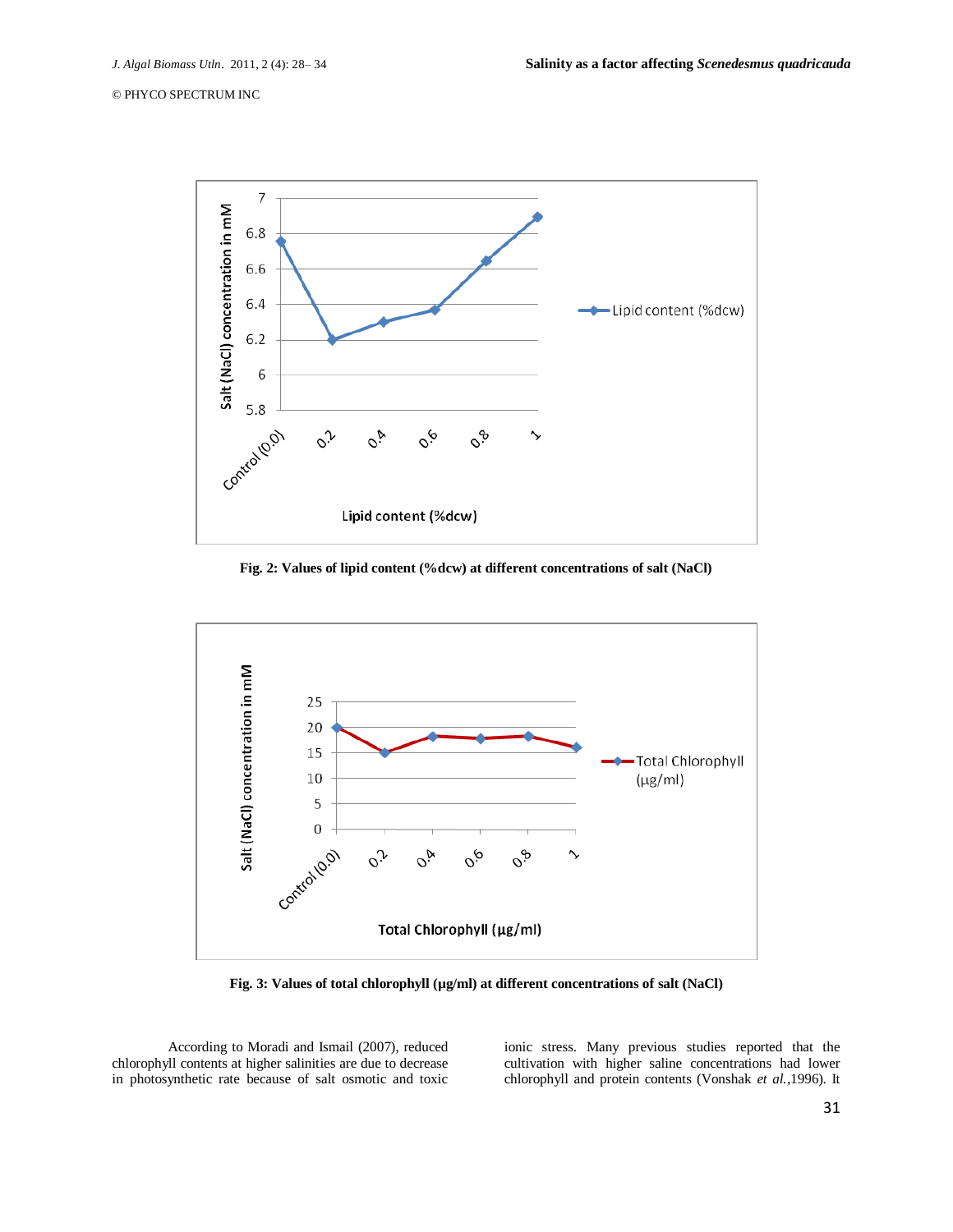has also been reported that chlorophyll is the primary target to salt toxicity limiting net assimilation rate, resulting reduced photosynthesis and reduced growth (Rai 1990; Rai and Abraham 1993). Carbohydrate content increased in all the concentrations of NaCl as compared to control for the culture studied (Table 1 and Fig. 4).





Many previous studies reported that carbohydrates synthesis was stimulated by stress conditions (Warr *et al.,*1985; Tomaselli *et al.,*1987). Gill *et al.,*(2002) made an observation that soluble sugars play an important role in the osmotic regulation of cells during reproduction and stress conditions. Among different solutes accumulating in response to stress sugar may play a key role to maintain the osmotic regulation of cells. The increase in the sugar content may be an adaptive measure

under saline conditions. Algae exhibited decline in the total protein content at the NaCl concentrations of 0.2 and 0.4mM and thereafter at NaCl concentration of ≥0.6mM the quantity of total protein content increases as compared to control (Table 1 and Fig. 5). Here results of total protein content are in accordance with the finding of Vonshak *et al.,*1996 and they reported that the cultivation with higher saline concentrations had lower chlorophyll and protein contents.



**Fig. 5: Values of total protein (mg/ml) at different concentrations of salt (NaCl)**

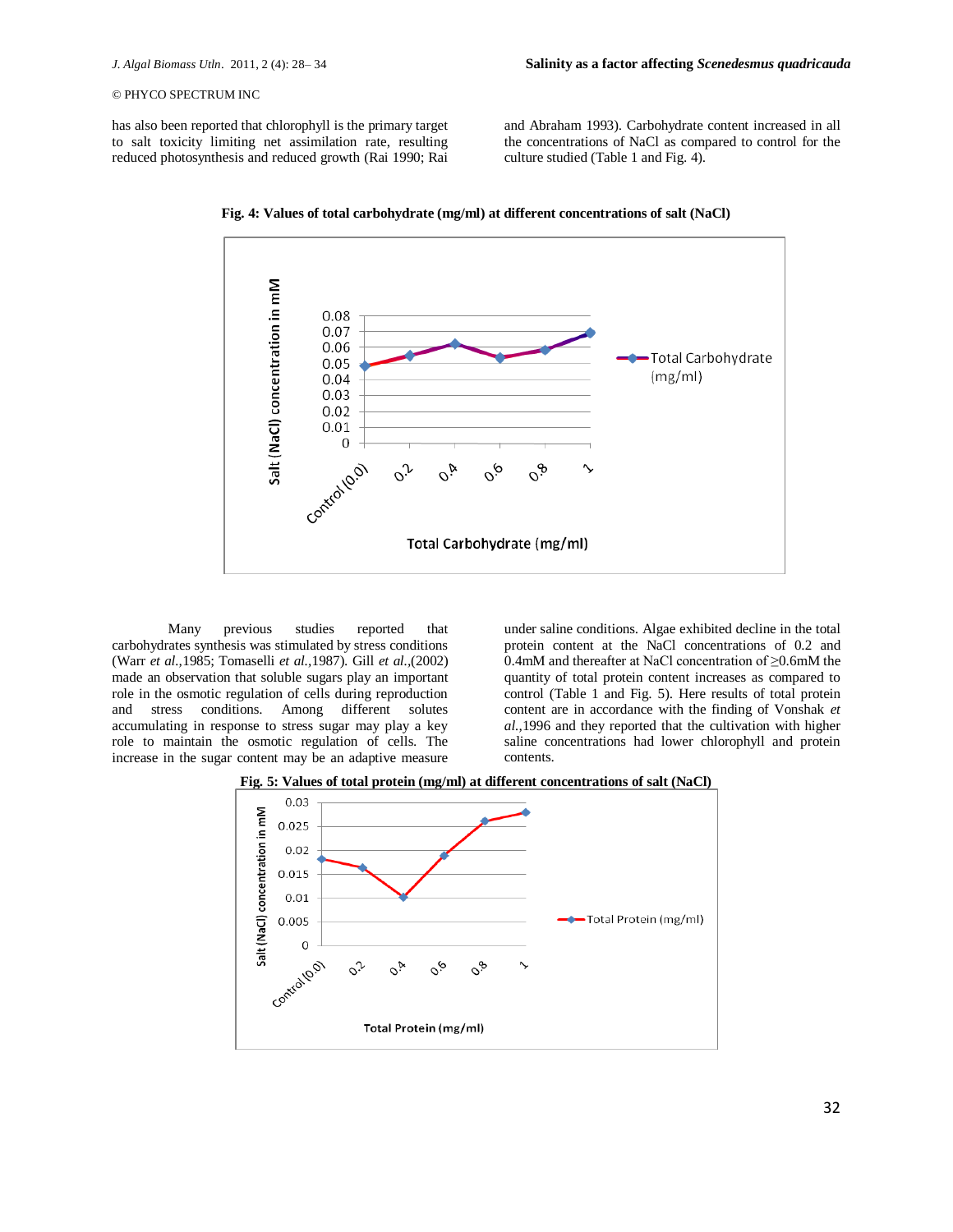## **CONCLUSION**

The effect of various concentrations of NaCl on the isolated algal species of *Scenedesmus quadricauda* showed, increased biomass yield at 0.2mM NaCl concentration as compared to control and then it subsequently decreases with increase in NaCl concentration. Initial increase of NaCl concentration from 0.0-0.2 mM decreased the lipid accumulation from 6.75 to 6.12 % dcw. While, total chlorophyll and carbohydrate content increased in all the concentrations of NaCl as compared to control for the culture studied. Alga exhibited decline in the total protein content at the NaCl concentrations of 0.2 and 0.4mM and thereafter at NaCl concentration of ≥0.6mM the quantity of total protein content increased as compared to control. These beneficial properties indicated that, adaptation of the alga to salinity was characterized by the accumulation of chlorophyll, carbohydrates and protein.

#### **Acknowledgements**

The authors are thankful to the Professor B. B. Chaugule, Department of Botany, University of Pune, Pune, India for providing the necessary help in the identification of algal species.

## **REFERENCES**

- Bligh, E.G. and Dyer, W.J. 1959. A rapid method of total lipid extraction and purification. Canadian Biochem. Physiol. 37: 911 917.
- Bohnert, H.J. Nelson, D.E. and Jensen, R.G. 1995. Adaptations to Environmental Stresses. The Plant Cell, 7: 1099-1111.
- Bohnert, H.J. and Sheveleva, E. 1998. Plant stress adaptations-making metabolism move. Curr. Opin. Plant. Biol. 1: 267-274.
- Bohnert, H.J. and Jensen, R.G. 1996. Metabolic engineering for increased salt tolerance- the next step. Aust. J. Plant Physiol. 23: 661-66.
- Booth W.A. and Beardall, J. 1991. Effect of salinity on inorganic carbon utilization and carbonic anhydrase activity in the halotolerant alga *Dunaliella salina*  (Chlorophyta). Physiologia. 30: 220-225.
- Chen, C.S. and Plant, A.L. 1999. Salt induced protein synthesis in Tomato roots. J. Exp. Bot. 50: 677-687.
- Chisti, Y. 2007. Biodiesel from microalgae. Biotechnol. Adv. 25: 294–306.
- Chiu, S.Y. Tsai, M.T. Kao, C.Y and Ong, S.C. 2009. The air-lift photobioreactors with flow patterning for high-density cultures of microalgae and carbon dioxide removal. Eng. Life Sci. 9: 254–260.
- Dubois, M. Gilles, A.K. Hamilton, J.K. Rebes, P.A. and Smith, F. 1956. Colorimetric method for detemination of sugars and related substances. Anal. Chem. 28: 350-356.
- EL-Sheekh, M.M. and Omar, H.H. 2002. Effect of high salt stress on growth and fatty acids content of the unicellular green alga *Chlorella vulgari*s. Az. J. Microbiol. 55: 181-191.
- Fodorpataki, L. and Bartha, C. 2004. Salt stress tolerance of a freshwater green alga under different photon flux densities. Studia. Universitatis. Babes. Bolyat. Biologia. XLX, 2.
- Fogg, G.E. 2001. Algal adaptation to stress some general remarks, in Rai, L.C., Gaur, J.P. (Eds.), Algal adaptation to environmental stresses, Springer, Berlin, 1 - 19.
- Fujii, S. Uenaka, M. Nakayama, S. Yamamoto, R. and Mantani, S. 2001. Effect of sodium chloride on the fatty acids composition in *Boekelovia hooglandii* (Ochramonadales, Chrysophyceae). Phycol. Res. 49: 73–77.
- Gill, P.K., Sharma, A.D., Singh, P. and Bhullar, S.S. 2002. Osmotic stress induced changes in germination, growth and soluble sugar contents of *Sorghum bicolor* (L.) Moench seeds under various abiotic stresses. Plant Physiol. 128: 12 – 25.
- Gonzalez-Moreno, S. Gomez-Berrera, J. Perales, H. and Monerono-Sanchez, R. 1997. Multiple effects of salinity on photosynthesis of the protist *Euglena gracilis*. Physiol. Plant. 101: 777-786.
- Guil-Guerrero, J.L. Navarro-Juarez, R. Lopez-Martinez, J.C. and Campra-Madrid, P. 2004. Functional properties of the biomass of three microalgal species. J. Food Eng. 65: 511–517.
- Guillard, R.R.L. 1962. Salt and osmotic balance. In: Lewin (ed.) Physiology and Biochemistry of Algae, pp 529-540. Academic Press, New York.
- Illman, A.M. Scragg, A.H. and Shales, S.W. 2000. Increase in Chlorella strains calorific values when grown in low nitrogen medium. Enzyme Microb. Technol. 27: 631–635.
- Joset, F. Jeanjean, R. and Hageman, N. 1996. Dynamics of the response of the cyanobacteria to salt stress: Deciphering the molecular events. Physiol. Plant. 96: 738-744.
- Kojima, E. and Zhang, K. 1999. Growth and hydrocarbon production by microalga Botryococcus braunii in bubble column photobioreactor. J. Biosci. Bioeng. 87: 811–817.
- Lartigue, J. Neill, A. Hayden, B.L. Pulfer, J. and Cebrian, J. 2003. The impact of salinity fluctuations on net oxygen production and inorganic nitrogen uptake by *Ulva lactuca* (Chlorophyceae). Aquat. Bot. 75: 339- 350.
- Liu, Z.Y. Wang, G.C. and Zhou, B.C. 2008. Effect of iron on growth and lipid accumulation in *Chlorella vulgaris*. Bioresour. Technol. 99: 4717–4722.
- Lowry, O.H. Rosenbrough, N.J. Farr, A.L. and Randall, R.J. 1951. Protein measurement with the Folin Phenol reagent. J. Biol. Chem. 193: 265-275.
- Lu, C.M. and Torzillo, G. and Vonshak, A. 1999. Kinetic response of photosystem II photochemistry in the cyanobacterium *Spirulina platensis* to high salinity is characterized by two distinct phases. Austr. J. Plant Physiol. 26: 283-292.
- Lu, C.M. and Vonshak, A. 1999. Characterization of PS II photochemistry in salt-adapted cells of the